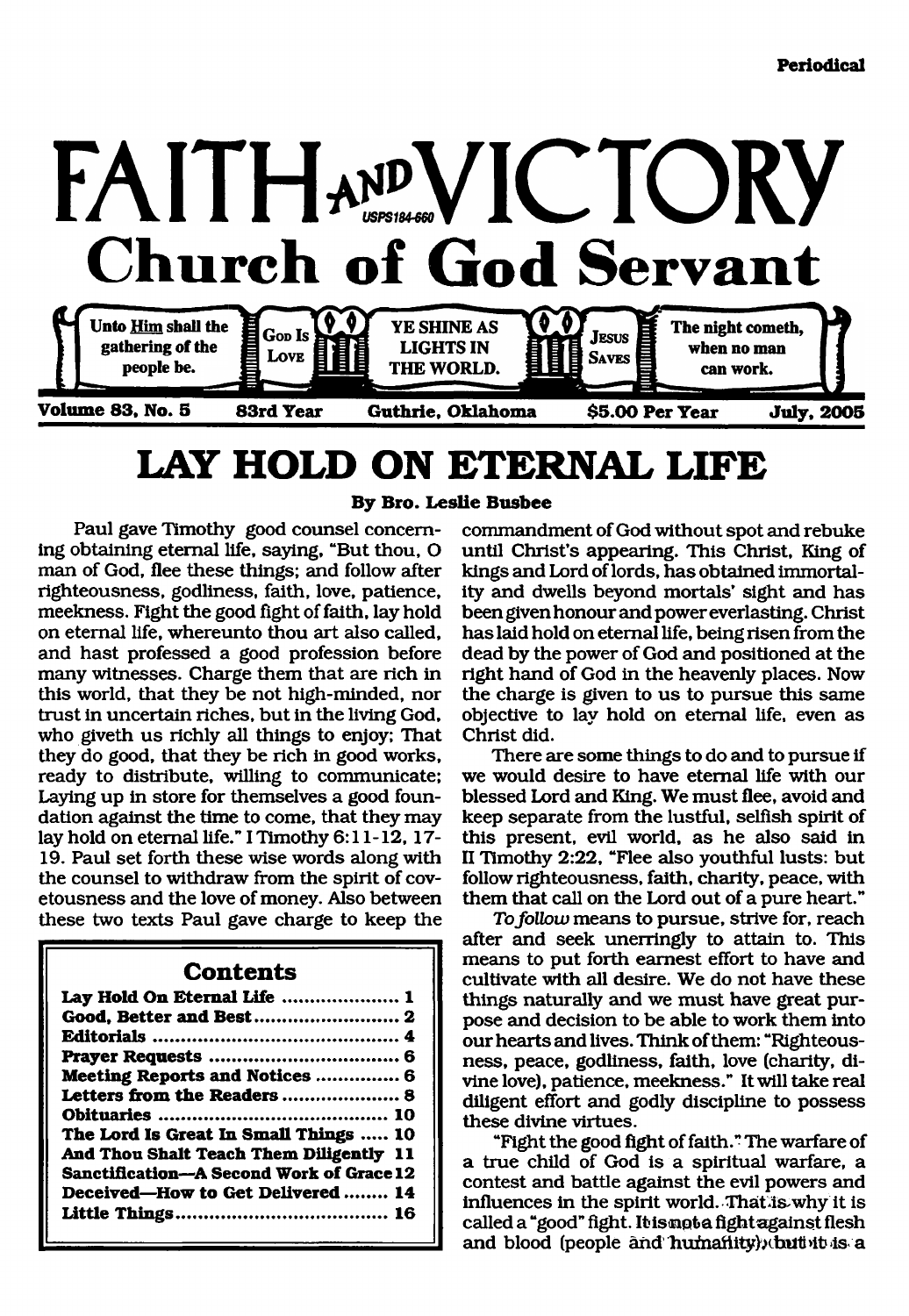fight against satan and his evil works to overcome and keep ourselves pure in God's sight. It is a contest of the will and decision of our hearts. Lord, make us all good soldiers of the cross! The world is fighting carnal warfare, which is condemned in God's sight. Jesus fought the spiritual warfare against satan and the evils that work in the hearts of men. This is the fight of faith, the good fight which we must engage if we hope to lay hold on eternal life.

Paul also instructs us to do good and be rich in good works. We are not saved by good works, but after we are saved we must do good and be rich in good works. "Be ready to distribute, willing to communicate." This means giving and sharing liberally and cheerfully with others. Let us not allow ourselves to bemoan when we are called upon to help our fellow man. God loves a cheerful giver and can and will return our sacrifices with much more than what we give out. In so doing we are laying up treasures in store for ourselves in heaven. This is a good foundation or basis for our hope of eternal life and being a partaker of the resurrection in that last great day.

Then we have Peter's counsel in II Peter 1:5-8, 10-11 given to us who have obtained this precious faith of Christ: "Beside this, giving all diligence, add (fully supply) to your faith virtue (valor, fortitude, manliness); and to virtue knowl-

edge (holy science of truth and wisdom); And to knowledge temperance (self-discipline and control); and to temperance patience (endurance); and to patience godliness (deep reverence and respect for God); And to godliness brotherly kindness; and to brotherly kindness charity." "For if these things be in you, and abound," he says in verse 8, "they make you that ye shall neither be barren nor unfruitful in the knowledge of our Lord Jesus Christ." Then in verses 10 and 11 he follows: "Wherefore the rather, brethren, give diligence to make your calling and election sure: for if ye do these things, ye shall never fall: For so an entrance shall be ministered unto you abundantly into the everlasting kingdom of our Lord and Saviour Jesus Christ." We are intelligent creatures with a will and the power of choice. We can have in our lives the things we choose and pursue after. A man who wants to be rich must pursue the path that leads to riches, namely: hard work, wise management, careful spending, saving and investing. To attain to eternal riches we must employ these things here mentioned as living functions to help us to attain to that eternal world to come.

May we be diligent to follow after these things mentioned and seek God to help us all to possess and retain these important things in our hearts and lives. This will mean the difference between being saved or lost in that last great day that is sure to come soon.

### <span id="page-1-0"></span>**→8←3→8← GOOD, BETTER AND BEST By Sis. Naomi Jennings**

God is so good to me. I thank Him for saving me and giving me a good life with happiness in the Lord. I have been meditating on the goodness of the Lord. He found me lost in sin and delivered me like the woman caught in adultery that He told to "go and sin no more." From my youth I was taught, "Sin you must—sin you can't help yourself." I never believed that, so when God saved me and brought me to where I could hear the truth it was so good. I have truly enjoyed salvation.

As time went on I found my experience lacking and I was needing something more. Then I heard about sanctification. I sought that experience with all my heart and oh, how glorious it was to receive a depth I had never had before. This was better—much better.

As I continued to follow the Lord I was led through trials. I began to call on the Lord. I wanted to be as Psalm 66:10-12 says, "For thou,

O God, hast proved us: thou hast tried us, as silver is tried. Thou broughtest us into the net; thou laidst affliction upon our loins. Thou hast caused men to ride over our heads; we went through fire and through water: but thou broughtest us out into a wealthy place." However, I was not there and was not willing for anyone to ride over me. God caused me to think about Joseph. What a good life he had, twelve brothers, a loving younger brother of his mother and a father that favored him. His life was good. His father made him a beautiful coat and Joseph must have loved that coat. Then one day he was sent to carry food and water to his brothers. No doubt he was thinking about how good it would be to see his brothers again. But they thought differently. He had told his brothers and his father about his dream and they were not happy to see him. They said, ".. .Behold, this dreamer cometh." And they conspired to slay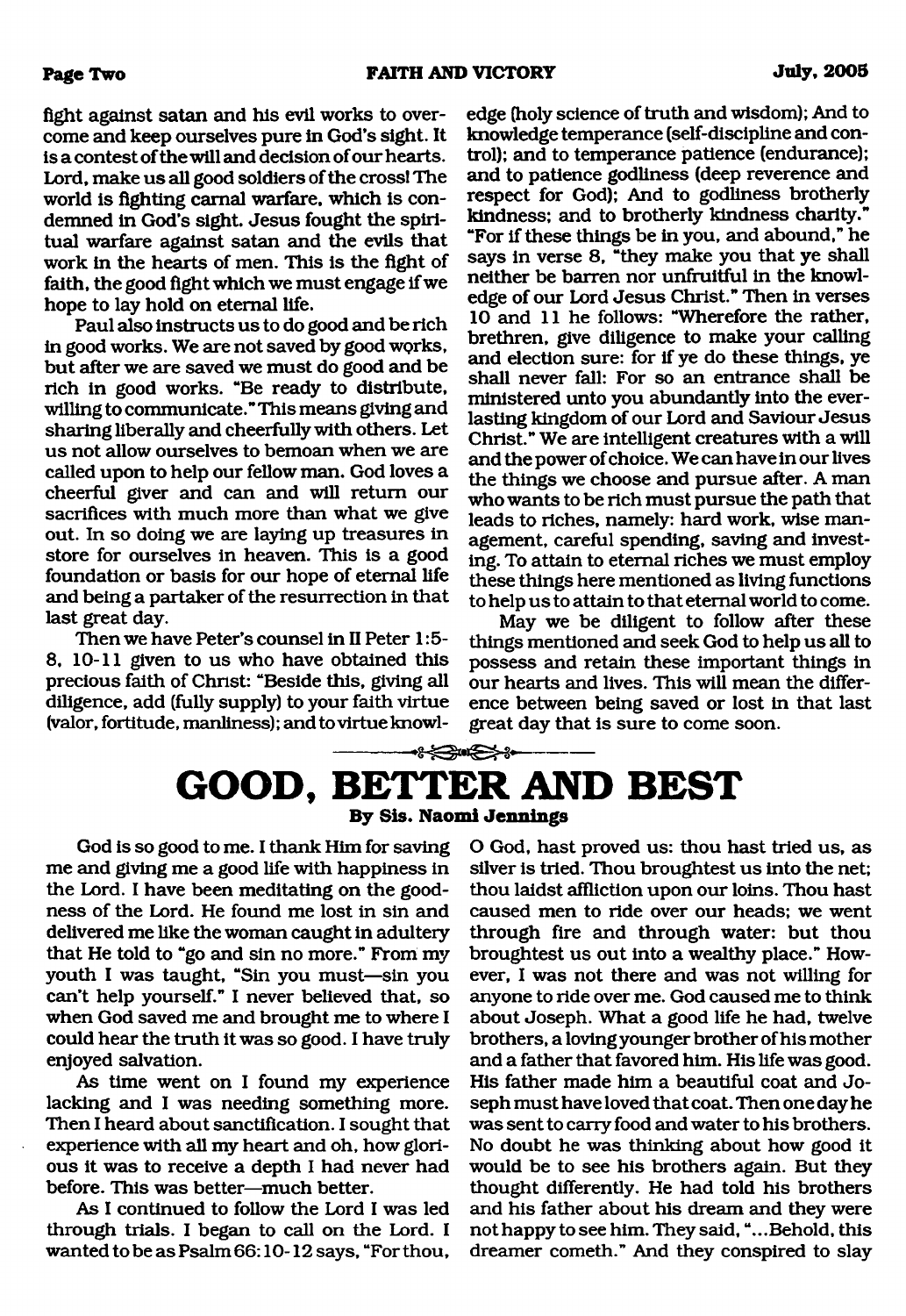him. His good life was about to change. But Reuben said, ".. .let us not kill him." Surely God is always there to help us in our good life. So He changed their minds and then they decided to sell him; so off he went to a new life and a new country. The Bible says, "...the LORD was with him, and that the LORD made all that he did to prosper in his hand." Genesis 39:3. Joseph found grace in his master's sight and he made him overseer over his house, and all that he had he put into his hand. What a mighty God we serve. This was a better life for Joseph.

In his master's house he went from a good life to a better life and God was with him every day keeping him in His favor. Then his master's wife approached him and said, ". ..Lie with me." Satan always appears to try us. Joseph remembered his love for God and would not yield to the temptation that was presented. Thank God for His love for His faithful children. Instead of yielding to the temptation he ran. Oh, saints of God, do you know we have to run sometimes? There is nothing wrong with running when satan is after you. Run into the safety of the arms of our loving Lord. His arms are always outstretched for us. When the prodigal son got into trouble, he ran right into the arms of his father.

Then Joseph was sent to prison but he was a good prisoner. God was still with him and he found friends even in the prison. When Joseph favorably interpreted the dream of the chief butler and the butler was about to be restored to his job he told him, "But think on me when it shall be well with thee, and show kindness, I pray thee, unto me, and make mention of me unto Pharaoh, and bring me out of this house." Genesis 40:14. But he forgot him. Oh yes, he forgot him. But God didn't! Sometimes in our trials it seems that God has forgotten us, but He never forgets His trusting children.

After two years had passed Pharaoh had a dream and no one could tell him what it meant. Then God caused the butler to remember Joseph, and he told Pharaoh about his experience in prison and how there was a young Hebrew who accurately interpreted their dreams. Then Pharaoh sent and called Joseph, and they brought him hastily out of the dungeon. And God gave Joseph the meaning to Pharaoh's dream. Then Joseph told Pharaoh to look out a man discreet and wise and set him over the land of Egypt. "And Pharaoh said unto Joseph, Forasmuch as God hath shewed thee all this, *there is* none so discreet and wise as thou *art:* Thou shalt be over my house, and according unto thy word shall all my people be ruled: only in the throne will I be greater than thou." Genesis 41:39-40. That is when Joseph got the best life. It takes time, submission and trials to get from good to better and then to the best God has to offer. God has a seat of Pharaoh for all of His faithful children but you don't get there by wishing. You must yield.

I remember as a child in Arkansas, where I was brought up, my father had to dig a well. He dug and dug and dug. It seemed like he could not get through to the water. Then he hit a hard place they called it a hard pan. When he finally got down through the hard pan there was cool water. Plenty of it! Do you know we all have a hard pan to go through. It may seem like you just can't make it. But just keep on digging, praying and begging the Lord. There is something good beyond the hard pan.

As for me, I hit the hard pan. I almost thought I couldn't make it. It brought hurt to my heart and tears to my eyes. But I did like Jacob—he wrestled all night. "...And he said, I will not let thee go, except thou bless me." Genesis 32:26. When the Lord blessed him, it brought him into that best place. Thank the dear Lord.

Thank God, I made it too. I had to say like Jesus said, "...Father, forgive them;..." I had to say like Job said, "Though he slay me, yet will I trust in him:..." The trials are hard, very hard, but God is just trying to get you to Pharaoh's seat. Do you know that God has a Pharaoh's seat for you too? It is not an easy road, but it is a blessing that He walks beside you and lightens the heavy load. Are you suffering from mistreatment in your home or on your job? God is in it to help you find your seat. I thought one time God had forsaken me but I didn't understand God. It took me years to learn where God was leading me. One sister asked me, "How long do you have to wait to get to that wealthy place?" I told her, "As long as it takes you to surrender."

I can truly say along with the writer of the song, "I surrender all." I found the good place in God and then the better place. But now I can say, "I have found it. Lord, in thee, an everlasting store of comfort, joy and bliss to me: How can I wish for more?" Our joy is to walk and talk with God. That is the best place. Pray for me.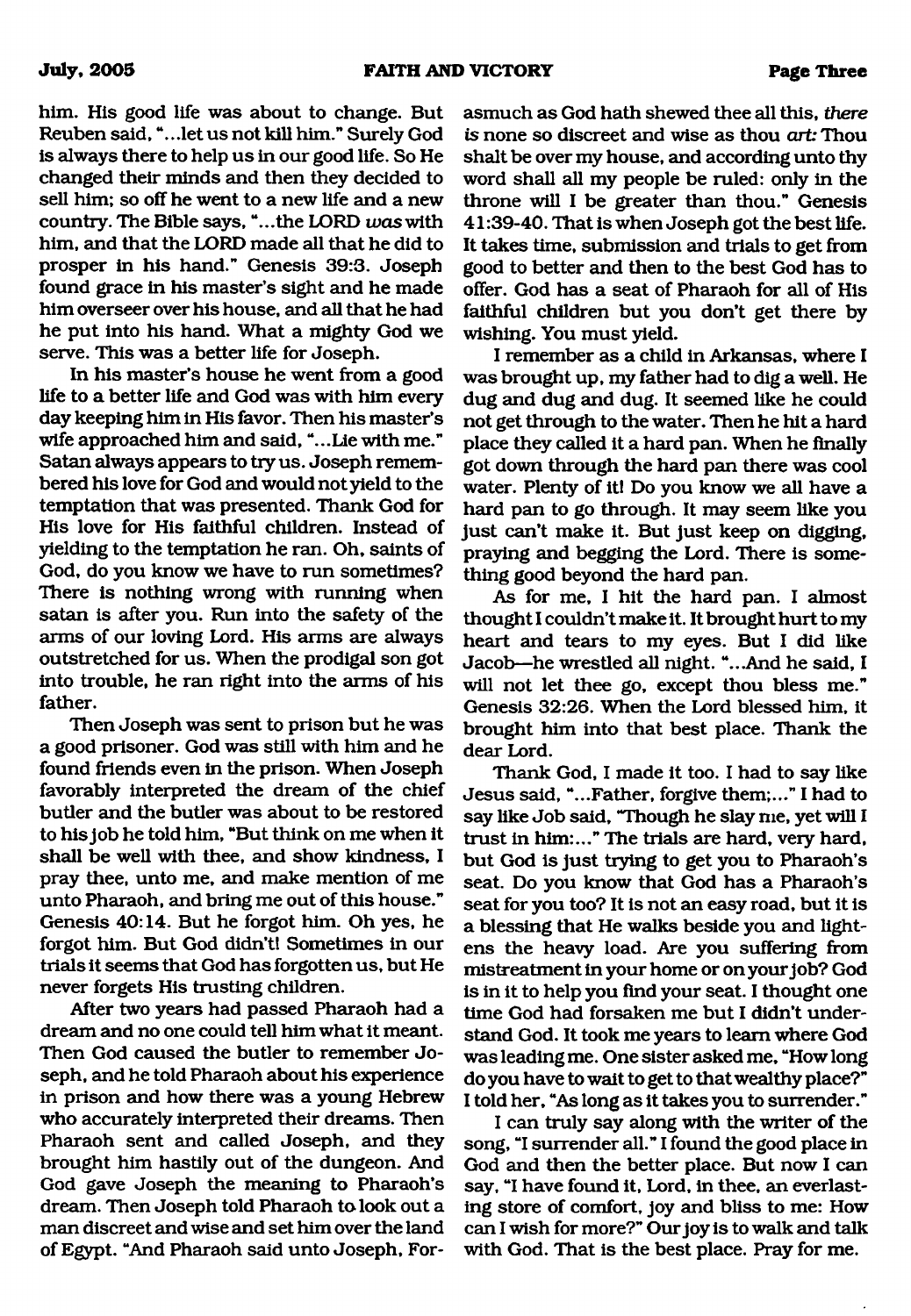### **FAITH AND VICTORY 16 PAGE HOLINESS MONTHLY** ---------

This non-sectarian paper Is edited and published In the Interest of the universal CHURCH OF GOD each month (except August of each year, and we omit an issue that month to attend camp meetings), by Willie Murphey, and other consecrated workers at the FATIH PUBLISHING HOUSE. 4318 S. Division. Guthrie. OK 73044 (USPS184-660).

#### **(Periodical postage paid at Guthrie, OK)**

Notice to subscribers: When you move or change your address, please write us at once, giving your old and new address, and Include your zip code number. The post office now charges 60\* to notify us of each change of address.

Dated copy for publication must be received by the 18th of the month prior to the month of issue.

#### **SUBSCRIPTION RATES**

Single copy, one year......................................................\$5.00 Package of 5 papers to one address, one year ......... \$20.00 Larger quantities are figured at the same rate.

This publication teaches salvation from all sin. sanctification for believers, unify and oneness for which Jesus prayed as recorded In John 17:21, and manifested by the apostles and believers after Pentecost. By God's grace we teach, preach, and practice the gospel of the Lord Jesus Christ-the same gospel that Peter, John, and Paul preached, taught, and practiced, including divine healing for the body. James 5:14-15.

Its motto: Have faith In God. Its object: The glory of God and the salvation of men; the restoration and promulgation of the whole truth to the people in this "evening time" as it was in the morning Church of the first century; the unification of all true believers in one body by the love of God. Its standard: Separation from sin and entire devotion to the service and will of God. Its characteristics: No discipline but the Bible, no bond of union but the love of God, and no test of fellowship but the indwelling Spirit of Christ.

Through the Free Literature Fund thousands of gospel tracts are published and sent out free of charge as the Lord supplies. Cooperation of our readers is solicited, and will be appreciated in any way as the Bible and the Holy Spirit teach you to do or stir your heart. "Freely ye have received, freely give." Read Ex. 25:2; I Chron. 29:9; II Cor. 9:7; and Luke 6:38.

Freewill offerings sent in to the work will be thankfully received as from the Lord. Checks and money orders should be made payable to Faith Publishing House. All donations are tax deductible.

A separate Missionary Fund Is maintained In order to relay missionary funds from our readers to the support of home and foreign missionaries and evangelists.

In order to comply with Oklahoma laws as a non-profit religious work, the Faith Publishing House is Incorporated thereunder

The *Faith, and Victory* (USPS184-660) Is published monthly, except August, for \$5.00 per year by:

**FAITH PUBLISHING HOUSE P. O. Box 518, 4318 8. Division, Guthrie. OK 73044 Office phone numbers: 405-282-1479, 800-767-1479; fax number: 405-282-6318. Internet address: <http://www.falthpubllshlng.com>**

**(Periodical postage paid at Guthrie, OK.)**

**Postmaster: Send address changes to:** *Faith and V ictory ,* **P. O. Box 518, Guthrie, OK 73044.**

*am* God:..." Psalm 46:10. **• 3** Editorials

This entire chapter in Psalms has been a comfort to many weary pilgrims who have come to their wit's end and yet found deliver-*}* ance and relief from oppression when they placed their trust in the God of heaven. When one takes refuge in

"Be still, and know that I

*f* the Lord their soul can rest in peace  $\delta M$ , because they have engaged the great-

est power in heaven and in earth to be their defense. While many may know firsthand of the power of God, it still can be difficult at times to "be still." It is often the nature of man to struggle and try to work out his own problems and win the battles of life by himself and fail to realize that God has the power to bring the victory while we are safely resting in Him.

It is hard to hear the still small voice of the Lord in the midst of confusion and clamor. When a person receives a phone call while they are in a noisy environment it becomes necessary to either shut off the source of noise or get away from it to talk to the party that has called. It is similarly true in communing with the Lord. Matthew 14:23 speaks of Jesus saying, "...he went up into a mountain apart to pray:..." Jesus also instructed His followers to ".. .enter into thy closet, and when thou hast shut thy door, pray to thy Father which is in secret;..." While He was teaching them not to pray with an outward show as the hypocrites do, He also knew that it was needful when communing with the Father to be able to hear what the Lord has to say to them.

But what if the noise is coming from within us? Then it is not so easy to get away from because the source of trouble follows us, even into a secret place. This problem can be an indication of an unregenerate heart that needs to be cleansed and delivered by the blood of Jesus or if one has already been forgiven it can be that the cares of this life are lingering in their mind or nagging uncertainties, doubts and fears are disturbing their peace. When it becomes evident that these "noises" are following us, we should do two things. First, in earnest prayer place the things that are troubling our minds into the hands of the Lord. Secondly, we should "gird up the loins of our mind" and steadfastly resist their intrusion into our communion with our heavenly Father.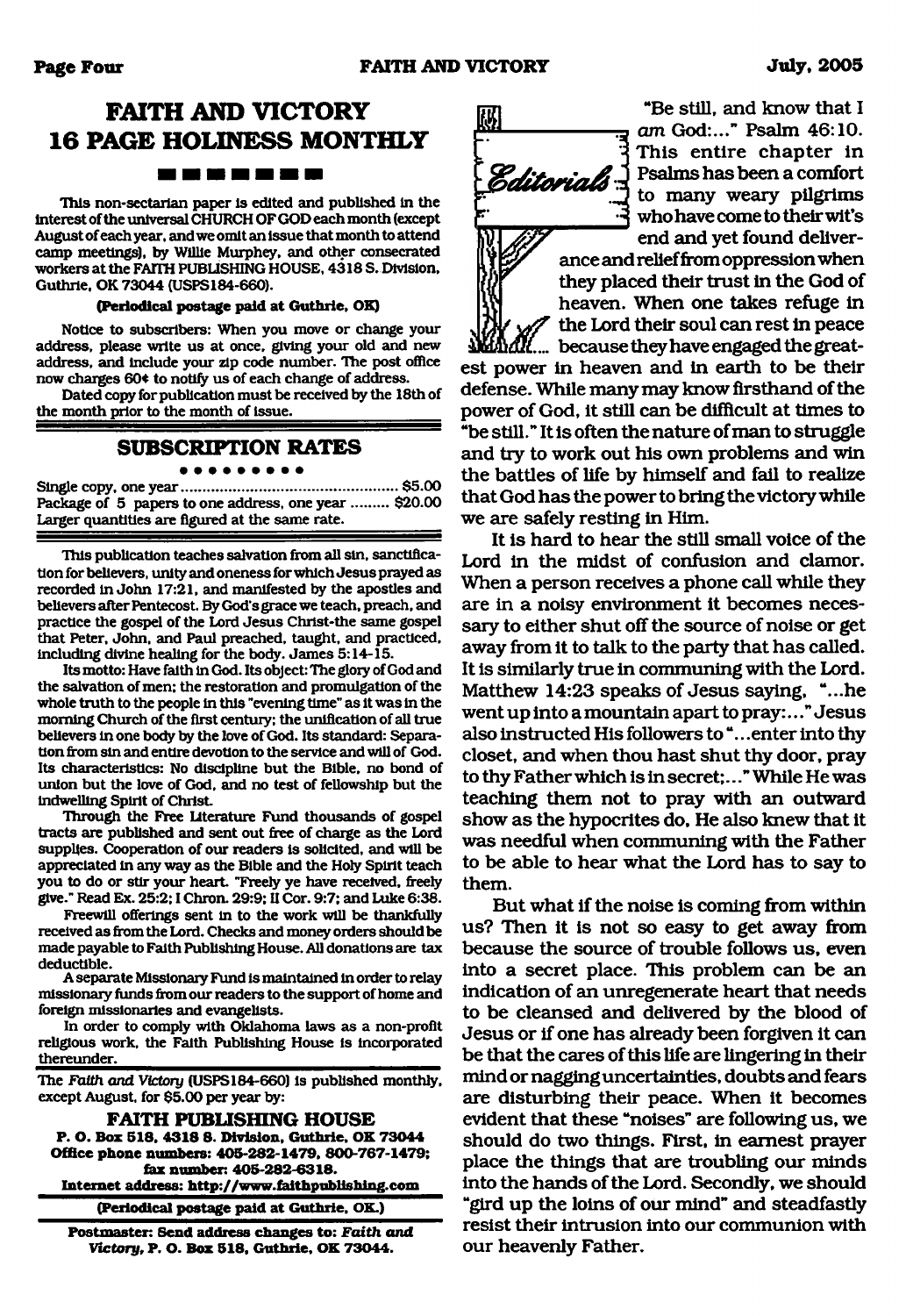In Revelation 2 it mentions this phrase four times, "He that hath an ear, let him hear what the Spirit saithunto the churches;.. ."The Spirit of the Lord has many things to say to us but the serious question is, "Are we listening?" Unless we have found the "quiet resting places" that Isaiah spoke of we will not be able to hear the important directions and leadings that His Spirit is giving. Without the directions given by the Holy Spirit we are going to be making serious mistakes that will cause us to miss our desired destination.

Unless we can "be still" and hear from God we will not really know Him. But when we become acquainted with His divine nature our faith will take a giant leap toward Him and our heart will melt at His feet. His power will begin working miracles in our life and cause us to effectively touch the lives of those around us in a positive way. When we are truly directed by His Spirit, we will see the superfluous things of this world pushed aside. We will see that the cause of Christ is worth giving our life for. Our money will be used for things that promote His cause, our time and talents will joyfully be utilized for His glory, and a wonderful difference will be made in the progress and growth of the Church of God. It all begins in the stillness of our communion with Him, when our eye of faith beholds His marvelous image and His reflection glows within our heart.

The Lord has again enabled us to publish another quarterly issue of the *Bible Lessons* and *Beautiful Way* papers. They were mailed June 15 and 16. The theme for this quarter's lessons is "Spiritual Things." The titles include: Spiritual Creation, Birth and Life; Spiritual Darkness and Light; Meat Which Endureth Unto Everlasting Life; True Joy and Pleasure in the Spirit; Spiritual Comfort and Consolation; The Spiritual Water of Life; Spiritual Worship of God; Spiritual Fruit; Spiritual Beauty of the Heart; Spiritual Warfare; Spiritual Riches; Spiritual Sabbath Rest for the Soul and The Spiritual Kingdom of Peace.

We trust the Word of God, in this series of lessons, will bless the hearts of those who study and incorporate the principles they contain in their daily living. A single copy of this lesson quarterly is available for \$1.50 or a year's subscription is available for \$5.00.

The article republished in the May issue of the Faith and Victory, The Church of God and *Sects Contrasted,* is now available in tract form. This 20-page tract by H. M. Riggle is a powerful tool useful in establishing these eleven points. I. The church of God was built by Christ, while all sects have been founded by man. 2. The church of God is the body of Christ; no sect composes this body, therefore, no sect on earth is the church. 3. All Christians belong to the church of God; no sect contains all Christians. 4. Christ is the head of but one body; sects comprise many separate bodies, hence, Christ is not their head. 5. Salvation makes us members of the church of God but not of any sect. 6. Christ takes members into His church, while the preacher takes members into the sect. 7. The names of all the members of the church of God are written in heaven. Few in the sects are written there, but all are written in the earth. 8. The church of God unites believers, while sects scatter and divide. 9. Heresies and sects are the same. 10. The Bible condemns sects. II. God is calling His people out of all sects and gathering them into one fold.

Tracts will be postpaid to any address in the United States at the rate of \$5.00 per pound. The prices for a 20-page tract is \$10.85 per hundred or 15 for \$2.50. If you would like for us to send you some be sure to let us know.

On July 1st my father-in-law, Bro. Edwin Eck went out to bring in the mail. On his way to the mailbox he noticed a dead limb hanging down from one of their trees. While he was attempting to pull the dead limb out, a small piece of it broke off and he tumbled over, and they believe he broke his hip. My wife, Neta, has gone to assist her mother in caring for him. Remember them all in your prayers.

As is our usual custom we will not publish an August issue of the *Faith and Victory* paper. Lord willing, we plan to attend the National Camp Meeting at Monark Springs, MO. We pray the Lord will bless His people as they assemble to worship Him in Spirit and Truth. May each one who attends be drawn closer to the Lord and be motivated to press toward the mark for the prize of the high calling of God in Christ Jesus. —Bro. Willie E. Murphey [wemurphey@yahoo.com](mailto:wemurphey@yahoo.com)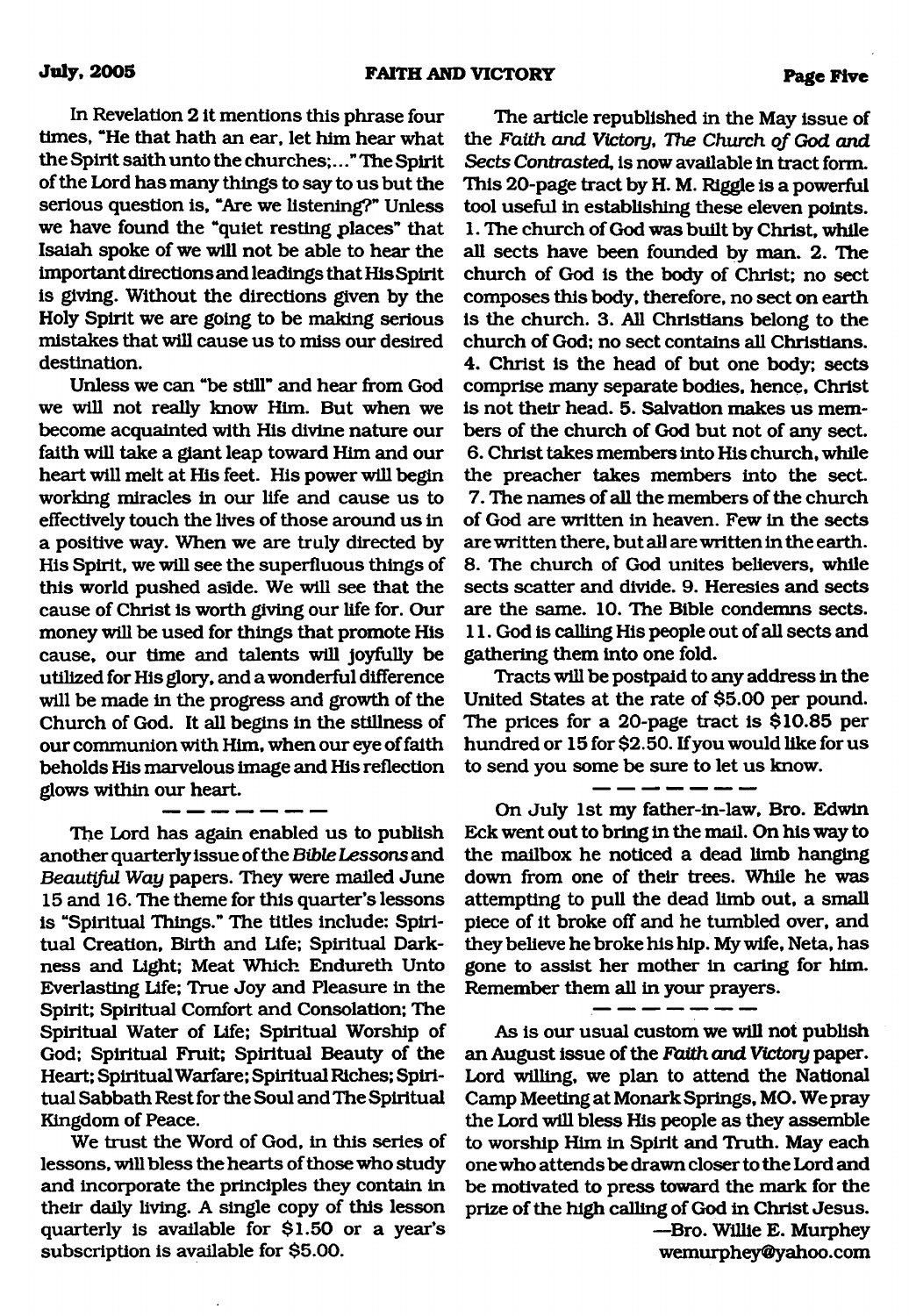

Can—Dear Bro. and Sis. Willie Murphey: The Lord our God bless you and all the workers at the Print Shop. Wife and I are not so good in body but our souls are praising the Lord every day. Please pray for us; we need prayer.

In the love of Jesus,

—Bro. George and Sis. Gertrude Schroeder WA—Remember Sis. Olen Rector in prayer. She has been having spells of unconsciousness and has recently received injuries from a fall because of this condition. —Sis. Claudia Jerome

OH—Sis. Betty Goldstein desires the saints to continue to remember her in prayer for her eyes and other heavy burdens.

OK—-Continue to pray for Bro. Michael Smith. He is still suffering from serious conditions in his body that are related to a back injury he sustained from a fall over a year ago.

→ + 02000+ 0-

**Standing Prayer Requests** 

Carlos Arriago Sis. Mamie Butcher Sis. Helen Carson Sis. Waneta Creel Sis. Charlotte Dilliner Sis. Elaine Dunn Sis. Evelyn Fredrickson Bro. Troy Gentiy Bro. Jeff Gutwein Bro. Robert Hetland Bro. Lee Hilton Bro. Doyle LaCroix The Lounds Sisters Sis. Marie Mitchell Sis. Melba Powell Sis. Anna Severs Sis. Catherine Shaffer The Mitch Taylor family

### **M EETING DATES**

**National (Monark Springs, MO)—**July 15-24 **Myrtle, MO**—July 29-August 3 Bakersfield, CA -August 10-14 **Boley,** OK—August 18-21 **California State (Pacoima, CA)—**August 19-28 **Spooner, WI (Tent Meeting)—August 24-28 W ichita, KS (Fall Meeting)**—September 18-25

## **M EETING NOTICES NATIONAL CAMP MEETING**

**MONARK SPRINGS, MO**

The National Camp Meeting of the Church of God will be held. Lord willing, at Neosho (Monark Springs), MO, July 15-24, 2005. All are cordially invited to come and bring others to enjoy the blessings we are expecting from the Lord.

The Monark Springs campground is located approximately five miles east of Neosho, MO. It is one mile east and 3/4 mile south of the intersection of Highways 86 and 59.

If you travel to Neosho by bus, you may telephone the campground, (417) 472-6427, or Bro. Mike Hightower, (417) 451-3636, for transportation.

The camp meeting is conducted on a freewill offering basis. There is no charge for meals or lodging on the campgrounds. You are welcome to come and enjoy the meeting. We are confident God will supply every need. Meals will be served in the dining hall. Dormitory space and trailer spots are available on a first-come basis. Family units are also available.

The business managers are Randel Bradley (see address and telephone number below), and Mike Hightower, 13974 Newt Dr., Neosho, MO 64850. Phone, (417) 451-3636.

#### **Instructions For Making Dormitory Reservations**

Call DeLoris Bradley (620-226-3390). If not at home, please leave a message on the answering machine, or e-mail [<rdbradley@ckt.net](mailto:rdbradley@ckt.net)> I will call or e-mail to confirm.

Please provide the following information so I can accommodate each one better:

Name and phone number Date of arrival Date of departure Number of adults and children in party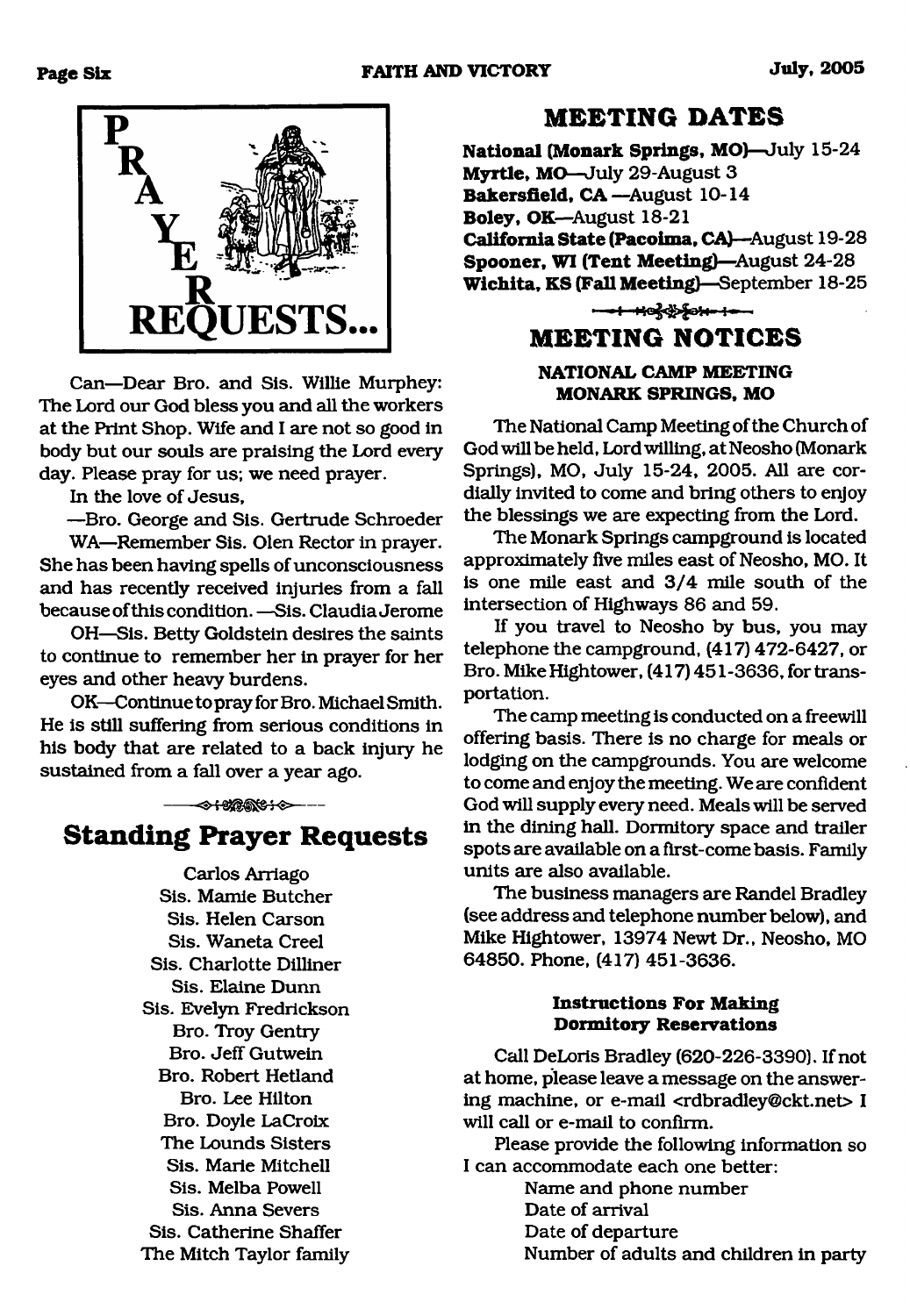Things to keep in mind:

Bring your own bedding if possible.

If you leave after the weekend be sure to let me know even if you are returning the next weekend.

No young people or children are to stay alone in cabins or family units.

After Wednesday the rooms start clearing out, so you might want to keep that in mind.

We have a boys' and a girls' dorm—if your child is staying in one of these, we ask that you feel the responsibility of staying also for at least one night.

There is a mens' dorm, ladies' dorm and a ladies' dorm for the handicapped.

We want everyone to come and enjoy the fellowship of kindred hearts while we worship the Lord together.

Come praying that the Holy Spirit will have full reign in all that we as a group do, from the dorms to the kitchen, and in cleaning and keeping our grounds orderly. Parents or guardians, please keep your children in services with you. I believe God would be pleased if we observe these things and will meet with us under the tabernacle in a greater way.

Love and prayers,

—DeLoris and Randel Bradley 1540 2000 Rd Bartlett, KS 67332

#### **MYRTLE, MO, CAMP MEETING**

The Myrtle, MO camp meeting will begin this year, Lord willing, on Friday morning, July 29, and continue through Wednesday morning, August 3. Morning services are scheduled to begin at 10:30 and evening services at 7:00. Afternoon services are planned for Saturday and Sunday beginning at 2:00. A hearty invitation is extended to everyone to attend. The meeting is supported by freewill offerings and we are trusting the Lord to send the ministers He would use in this meeting. We are praying the Lord to bless us once again with a precious out-pouring of His Spirit in ministering to the needs of every soul present.

A limited number of cabins are available and there is plenty of dormitory space. Also, there are electrical hook-ups for campers and RVs. For further information you may contact Sis. Carol Sorrell at (417) 938-4493 or Bro. Harlan Sorrell at (417) 938-4336. The campground phone number is (417) 938-4682.

#### **BAKERSFIELD GOSPEL MEETING**

Greetings from the Church of God here in Bakersfield, CA. Welcome to our annual gospel meeting. The dates are August 10-14. There will be two services daily: 12:00 noon and 7:00 p.m. On Sundays we will have Sunday School at 9:30 a.m., worship service at 10:30 a.m. and an afternoon service at 2:30 p.m.

All are welcome. Come expecting a blessing. Join with us in praying for the success of the meeting that many souls will be blessed.

Bro. Hayward Cox, pastor, (661) 836-3877.

#### **BOLEY, OK, CAMP MEETING**

The Boley, OK, Church of God Camp Meeting will be held August 18-21, 2005. Services will be nightly at 7:30 p.m. On Saturday, August 20, there will be three services, 11:00 a.m., 2:30 p.m. and 7:30 p.m. Sunday services will begin with Sunday School at 9:45 a.m., worship service at 11:00 a.m. and afternoon service at 2:30 p.m. (No night service.)

We are soliciting and appreciate the prayers and support from all of the ministers and saints in behalf of our camp meeting. Some overnight lodging is provided. The chapel is located at 220 N. Oak, Boley, OK just north of Boley High School.

For further information contact Sis. Savannah King, (918) 667-3654 or (918) 667-3392. Sis. Anna Mae Thompson, pastor.

### **CALIFORNIA STATE CAMP MEETING**

The California State Camp Meeting will be held August 19-28, 2005 at the campgrounds located at 12312 Osborne Place, Pacoima, CA 91331. The first service will begin at 7:30 p.m. on Friday, August 19, with three services daily thereafter. For more information, please contact either the Sunset Guest Home at (818) 899- 2022, Bro. Paul Phillips at (661) 251-6956, or Bro. Herbert Clay at (818) 897-1396.

#### **SPOONER, WI, TENT MEETING**

Lord willing, this meeting will begin Wednesday, August 24, at 7:00 p.m., with services daily at 10:30 a.m. and 7:00 p.m. through Sunday, August 28.

Come for a blessing and to be a blessing and please support the tent meeting with your prayers.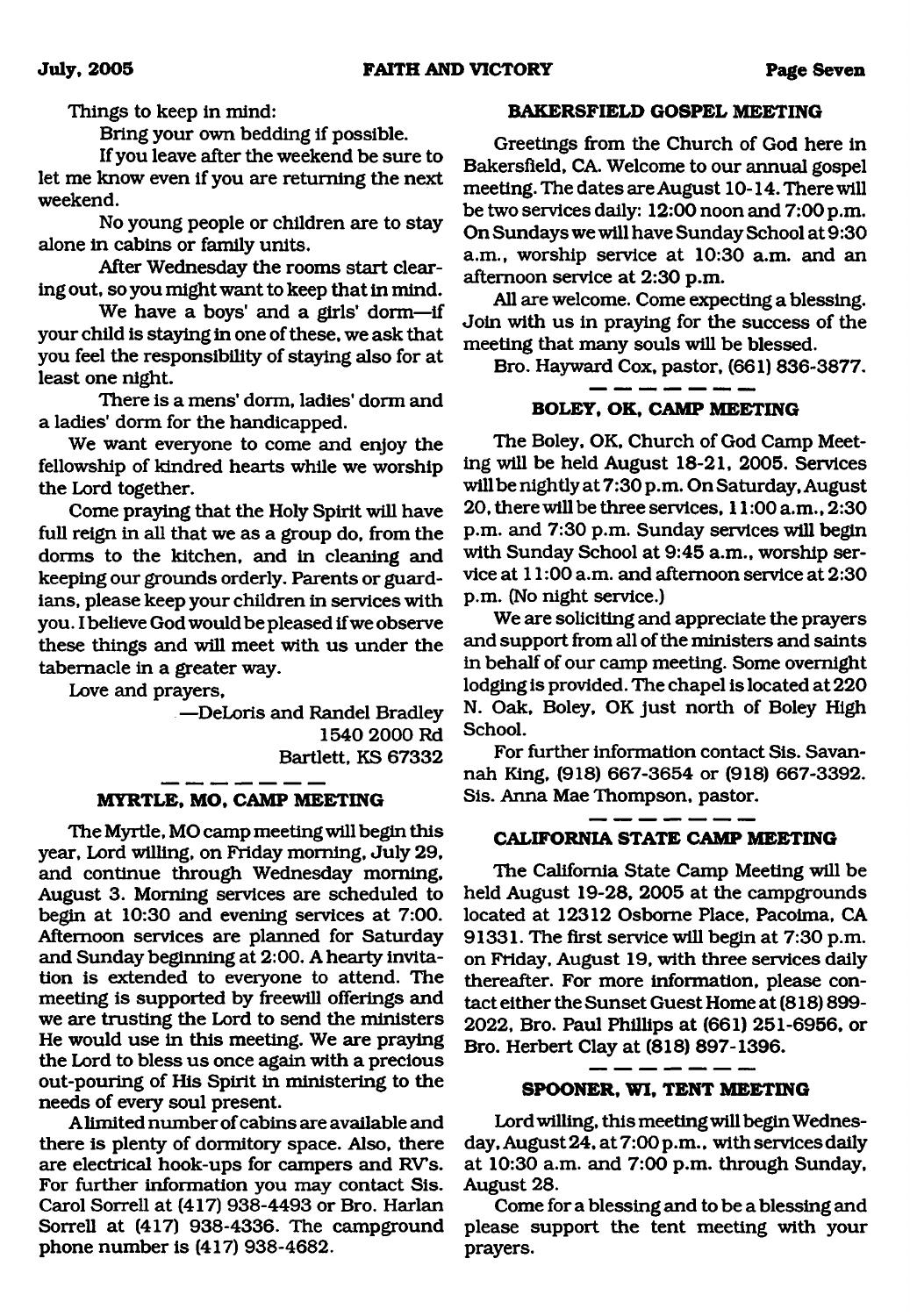There will be some accommodations but please call for arrangements. Bring your own bedding and linens if possible. Be prepared for cold nights. We give everyone a special invitation to come and be with us to enjoy God's many blessings of His love. For more information contact Bro. Ron and Sis. Martha Zacharias at (715) 635-2994.

#### **WICHITA, KS, FALL MEETING**

The Wichita Fall Meeting has been set for September 18-25. There will be three services on Sundays and two services Monday through Saturday (11:00 a.m. and 7:30 p.m.). Please pray for the meeting and attend if you can. All are welcome. We are looking to God to lead and direct in the meeting.

If you need further information, you may contact Bro. Emmanuel Gracey at (316) 778- 1848 or Bro. Theodore McCray (316) 682-3152. The chapel phone is (316) 267-9582. The chapel is located at 2509 N. Grove. Grove is only three blocks east of Ash (old chapel street). Go North on Grove past 24th street to 2509 N. Grove.



OK—To the saints of the most high God: I thank God daily for your prayers. God has richly blessed my body. He also gave me some words of encouragement. "Submit unto the will of the Father." Saints, my highest aim is to glorify the Father in soul and in body. Song number 55 in the *Evening Light Songs* book expresses it better. That song is "The Bondage of Love."

-Bro. Carlos Arriaga

PA—Dear Bro. Murphey and Print Shop workers: I was most blessed with the articles in the last few *Faith and Victory* papers. Thank God for the inspirations given the authors.

The whole mobile Duncannon congregation just returned from the Green Bank Camp Meeting, What fellowship, encouragement, instruction and challenges! May we be able to retain it and move up is our prayer.

—Sis. Barbara Campbell

British Columbia—Dear saints of the Lord: My soul is rejoicing in the Lord today for all His wonderful ways to His unworthy children. I went to the Oklahoma Camp Meeting this May where our son, Sidney Rabel, had years earlier received much spiritual help to his soul. I was also blessed in that I went to the meeting with my heart open to receive all the Lord had for me. The Lord wonderfully met me there and I received a renewing in my soul. The Lord sent such a fine variety of messages. I don't know that I have been in any series of meetings quite like it. It was wonderful to be with these humble servants of the lowly Jesus.

My soul is continually rejoicing in the Lord as I wait for Him to lead me on.

Pray for me, —Sis. Daisy Rabel

OK—Dear Bro. Willie and Sis. Neta: Greetings to you in the name of Jesus, the One that loved us and gave Himself for us that we might have the blessed hope of eternal life. I just read this morning in our family worship about the parable that Jesus gave about the marriage feast of God's Son. I was much impressed with it. First with those that made light of it and went their way and slew the servants that had invited them to the feast. One chose to go to his farm, another to his merchandise. The behavior of those that were first invited caused the wrath of God to be poured out upon them and He burned up their city. This seems to apply to the Jews at the time of Jesus and those in the highways to the Gentiles. The Bible said the wedding was furnished with guests but when the King came he saw a man which had not on a wedding garment. The man was speechless and was cast out into outer darkness. All who reject Jesus and the plan of salvation will meet this same end.

I was next impressed with those that had on the wedding garment. They are those that have washed their robes and made them white in the blood of the Lamb. (Revelation 7:14.) They also watch and keep their garments. (Revelation 16:15.) Farther on in this twenty second chapter of Matthew, Jesus tells us about the greatest commandment and by keeping it, it will help us to always have on the wedding garment and that will be worth everything. "...Eye hath not seen, nor ear heard, neither have entered into the heart of man, the things which God hath pre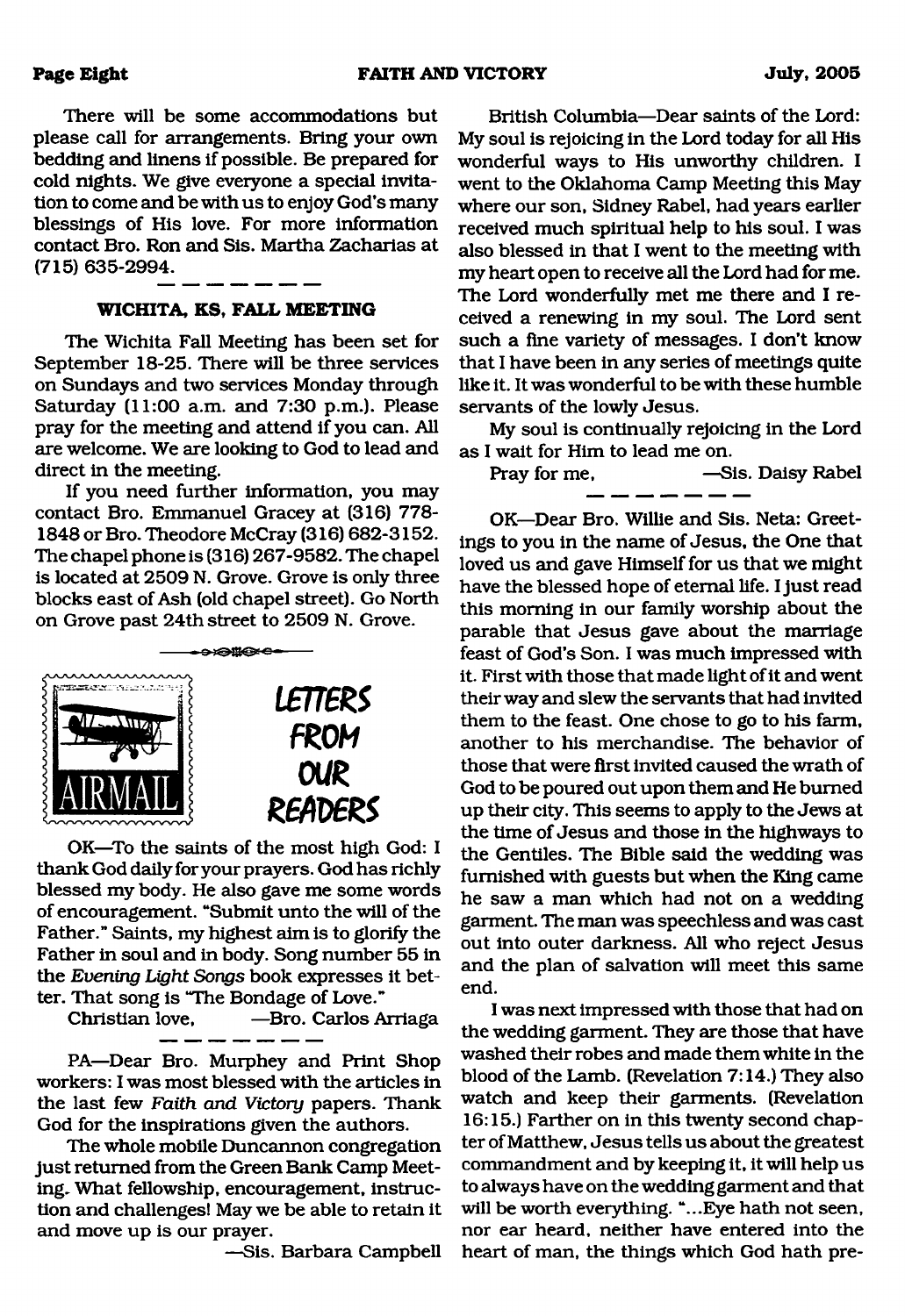pared for them that love him." I Corinthians 2:9. "...Blessed *are* they which are called unto the marriage supper of the Lamb. And he saith unto me, These are the true sayings of God." Read Revelation 19:7-9.

Your brother in Christ, -T. V. McMillian

MO—Dear Bro. Willie and all the saints everywhere: A couple of months ago, while I was in a battle with the affliction I've had for several years, the Lord blessed me with some thoughts that I'd like to share with you. It was in the middle of the night and I was having a hard time breathing and was coughing real hard. Ronald got up to pray for me and it seemed like I wasn't getting any help. He kept calling on the Lord and in one of his prayers he said something to the effect of "we don't have any magic words to say," and the Lord brought a magician to my mind. Each time Ronald prayed a new thought came to me and this is how He blessed it to my mind. A magician tricks our minds. He works with illusions to make us think we see something that really isn't what it appears to be. God never tricks us; what He does is real. A magician does things for the praise and approval of his audience. He wants to please and amuse them. God only does things for His glory. He doesn't need our approval. He just wants us to give Him the glory that He rightly deserves. A magician always makes a fanfare. He wears bright colors and uses flashy tools to do his tricks. God loves to do things for us in a quiet, simple way. He doesn't blow a trumpet to get our attention. He just moves about doing good things for us even without our noticing it sometimes. Everything a magician does by sleight of hand can be explained away. If you understand how he does his tricks, then it doesn't seem so wonderful. It's explainable. God cannot be explained away. Everything He does is beyond our comprehension. Our human minds cannot understand how He works. A magician is limited in his abilities. There's only one way to do a certain trick, and if he makes a mistake it won't turn out like it's supposed to. He has to practice and practice to get it right. God can work any number of ways. There's **no** limit to how He can work and the outcome will still be the same. He needs no practice.

I'm so thankful to be serving a God who sees and knows our every need and cares about each

one of us. We can put our trust in Him and not worry that He'll make a mistake. I struggle with discouragement at times when the battle gets long, but I know the Lord is in control. I am still not completely well, but I am trusting God to bring me out with victory. Keep me in your prayers that I will be faithful to Him and be in His will. With love, —Sis. Lori Cole

OK—Dear Bro. Willie, Sis. Neta and the readers of this publication: The Lord is exceedingly real to me and I am very happy in my walk with Him. I want Him to be glorified and blessed. He is worthy of all my love and affection. (Revelation 5:12-13; 7:12). Especially this is so because for several months I have been free from coughing. I had coughed on and on for several years. (Sometimes it was a bad case of bronchitis, or bronchial pneumonia and also pleurisy attacks.) I was anointed in obedience to His Word for this condition, (James 5:14-15), and the prayer of faith was prayed. Oh I do praise Him! Now I am healed! I do not want to be negligent in thanking Him and thanking all of you, my dear friends, who have prayed for me so long. Many have asked and so I want you to know.

Yes, there have been times of recurrence, but I know it is of the devil and I resist him. Just like yesterday, I began having pain in my right chest; just grunting with every breath. My husband, Leslie, was not here at the time, but I went to my knees in prayer with my arms stretched out in front of me and in this position I called on the name of the Lord. It was so sweet, as afresh I gave my body to Him and determined to trust Him no matter what. I felt my consecration was complete and my heart condemned me not. (I John 3:21-22). My confidence was confirmed as I considered many promises in the Word. Later I realized the pain was gone! O wonderful Jesus! He did not bear those stripes in vain for me. (Isaiah 53:5, I Peter 2:24.)

Now I realize that Leslie and I are not young anymore (our steps are slower and hobbling), and according to II Corinthians 4:14-18 these bodies are perishing. But we rejoice in that "the inward man is renewed day by day"—and our hope is abounding; we are looking beyond.

A handmaid of the Lord,

—Sis. Sylvia Busbee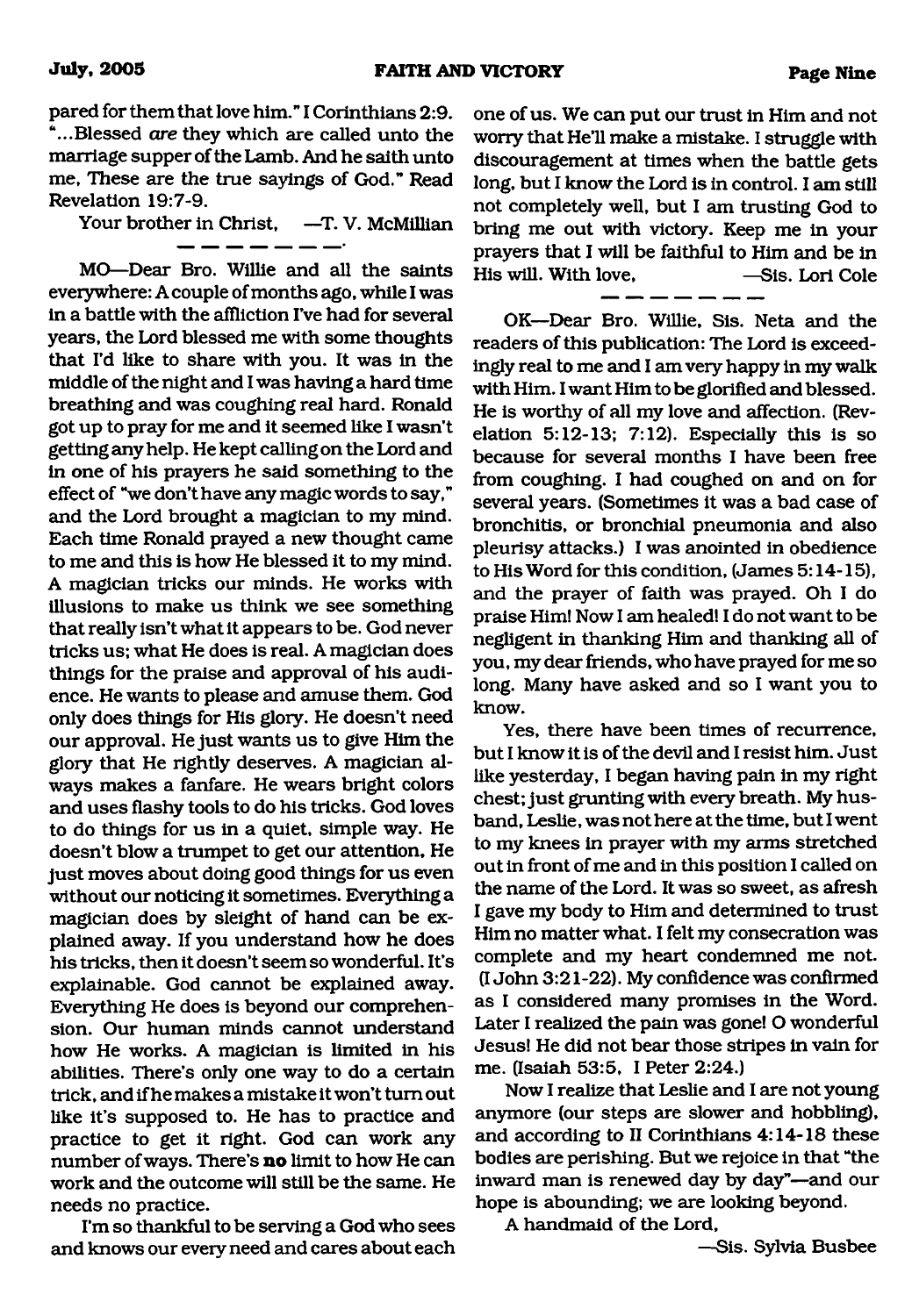

Ruby Mae Marken Harris, 86, ofTwin Falls, ID went to be with the Lord on June 14, 2005. She was bom December 25, 1918 near Deer Trail, CO, the daughter of Alvin W. and D. Anna Mallory Marken. She and her family moved to Western KS when she was 18 months old. She received her education in Kansas. In December 1939 she, with her parents, sister and her husband, came west seeking a home. They had lived through the dust storm years of the 30's and were seeking another area. Mr. & Mrs. A.W. Marken bought a farm north of Twin Falls, ID. They then returned to Kansas and shipped their farming implements and household goods to Idaho.

In a revival meeting at the Church of God in Twin Falls she sought the Lord and found Him precious to her soul. She felt the call of the Lord to go to Mexico and spent five years in Baja, California, Mexico with the Pai Pai Indians in missionary work. She spent many years working with children in Sunday School and did so enjoy those years of labor. On November 14, 1966 she began working for the Faith Publishing House in Guthrie, OK. She was very interested in the publication of Spanish literature and faithfully worked in the mailing and subscription department until June 19, 1969 when she left to attend to the needs of her aging parents. As her mother's health failed, she cared for her until the Lord saw fit to take her home in September 1975. In February 1976 the family learned that Mr. Marken had cancer, so she continued to care for him until he passed in January of 1978. She worked in the homemaker's program out of the Office of Aging at CSI for over 10 years. Her sister's health began to deteriorate, so she helped care for her until the Lord released her in August 1992. She then moved to her apartment in Shawnee, OK. In 1993 she married Charles E. Harris.

She leaves to mourn her passing a step-son and wife, Alvin (Patricia) Harris; step-grandson, Tracy (Shelly) Harris; two step-granddaughters; Jeannie (Mike) Jenkins, Teresa Albers; five great-grandchildren; two sisters-in-law: Helen Cochenour, Ruth Esswein; and many dear and close friends. She was preceded in death by her husband in March 2005, four brothers-in-law; and two sisters-in-law.

Funeral services were conducted at 11:00 a.m., Wednesday, June 22, 2005 at White Mortuary Chapel with Pastor Jerry Kester, officiating. Interment followed in Sunset Memorial Park. ੶<del>੶੶੶੶</del>੶੶੶੶੶੶੶੶

# <span id="page-9-0"></span>**THE LORD IS GREAT IN SMALL THINGS**

Recently we received a telephone call from someone who had found a cell phone. On the contact list was the name MOM, which also included my phone number. The caller, thinking that it may have belonged to a student and perhaps I was the mother, gave me a call. Thanks for her honesty. Since I had no school age children, mine having years ago passed that age, I was sure she had made the wrong call. I did ask her where she was calling from, thinking that would help. She named a store called Mardel's. I was not sure where it was but thought it was some store here in San Bernardino, CA. Since we get persons calling with the wrong number, I thought no more about it.

Later that evening we talked with our daughter in Texas. She told me that she had lost her cell phone and had it disconnected. I then made mention to her that someone had called me saying they had found a phone and was at some place called Mardel's, which I was still thinking was some store here in my city. After a few moments my daughter let us know that Mardel's was a store in Texas and shared the same parking lot as the store she had recently been in. What a mystery! Right away she said that she was going to call them. And as the LORD is GREAT in small things, she picked up her cell phone at Mardel's the next day.

We can never tell how the Lord will answer prayer. —Sis Olive A. Davenport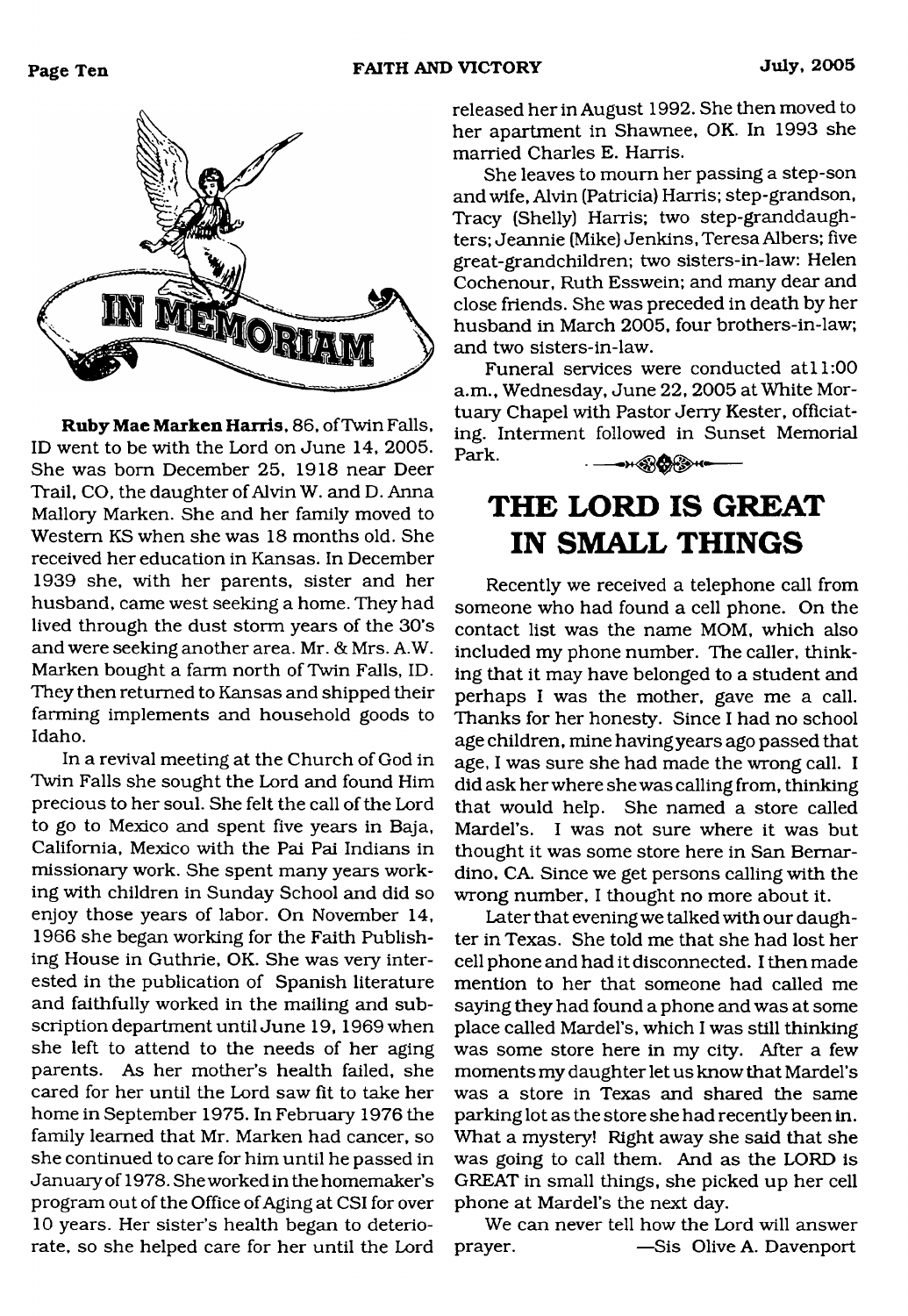## **"And Thou Shalt Teach Them Diligently..."**

#### **By Sis. Connie Sorrell**

How well I remember taking my children to church when they were newborns, babies and toddlers! Our oldest was 5 -years old when our fifth child was born and I was just 24 years old myself, my husband one year older.

When our parents could, they would have a child or two sit with them in the church service. However, I remember times when I walked out with a fussing baby and following me would be three or four little pairs of feet. I would sit in the nursery and think, "I worked so hard to get here only to sit in the nursery, nurse a baby, and referee children!"

Thank the Lord I persisted and kept going to church Sunday morning, evening and Wednesday night unless a child was sick, etc. If I had given up then, we may have stopped coming to church all together and our lives would be a sad tale today!

Please, young parents, bring your babies and toddlers to church whenever possible! Keep the habit of attending (Hebrews 10:25) for your spiritual growth and for your children's. Attending church services should be joyful, inspiring and spiritually fulfilling. However, if you wrestle with a young one during the entire service, you often do not leave feeling any of the above. I know!

Many times I received helpful advice from those who had been down the same path. I learned to prayerfully sort through the suggestions and try them. Perhaps a few hints I received and followed will help other young parents. We will call a little one under a year old, a baby, a one to three years old, a tot, and four to six years old, a small child.

**Have quality quiet time at home.** As soon as a baby can look at pictures in a book for a short time, read to him. Discipline a baby to be quiet for a short time at home, then when he is out in public he will know your signals for "hush, sh-sh-sh, quiet!" and learn to respond properly. "And thou shalt teach them diligently unto thy children, and shalt talk of them when thou sittest in thine house, and when thou walkest by the way, and when thou liest down, and when thou risest up." Deuteronomy 6:7.

Include the baby and tots in family wor**ship.** Have family worship at a time when the baby can be included. Keep the baby, tots and small children quiet like you do in church. Ask the tots and small children questions about your short lesson or story. Teach them to love stories from the Bible. They will catch your enthusiasm for learning about God, Jesus, etc. "Let the word of Christ dwell in you richly in all wisdom; teaching and admonishing one another in psalms and hymns and spiritual songs, singing with grace in your hearts to the Lord." Colossians 3:16.

**Sing hymns with your little ones.** Most little people like to sing and they will pick up tunes quickly. They will not understand all the words to the Evening Light Songs but they will recognize tunes. They will enjoy the song service much more when they have pleasant memories of their mother and father singing these songs at home during work, relaxing times or family worship. Then when they hear these songs sung in church their faces will light up and they will sing when they can—which is great! "...And Jesus saith unto them, Yea; have ye never read, Out of the mouth of babes and sucklings thou hast perfected praise?" Matthew 21:16.

**Make prayer time special.** Explain how serious it is to talk to Jesus at home and at church. By example, teach your children to reverence prayer during church time. This will help eliminate the desire to go in and out during prayer time during the church service. At home have prayer and encourage all the children who can speak a little to pray to Jesus. Prayers should never be forced but encouraged. "And he taught, saying unto them, Is it not written, My house shall be called of all nations the house of prayer?..." Mark 11:17.

Have tots and small children go to the restroom and get a drink before going into the church service. Little people are creatures of habit (like their parents) and if they will take care of necessities ahead of time it will stop extra disturbances. A small child should normally be able to wait an hour and a half or so before a trip out. Keep working toward this goal with the baby and the tots. It is possible! "Train up a child in the way he should go: and when he is old, he will not depart from it." Proverbs 22:6.

Pack quiet snacks and a sippy cup for tots and small children. Put snacks in a plastic container that silently opens and closes. Put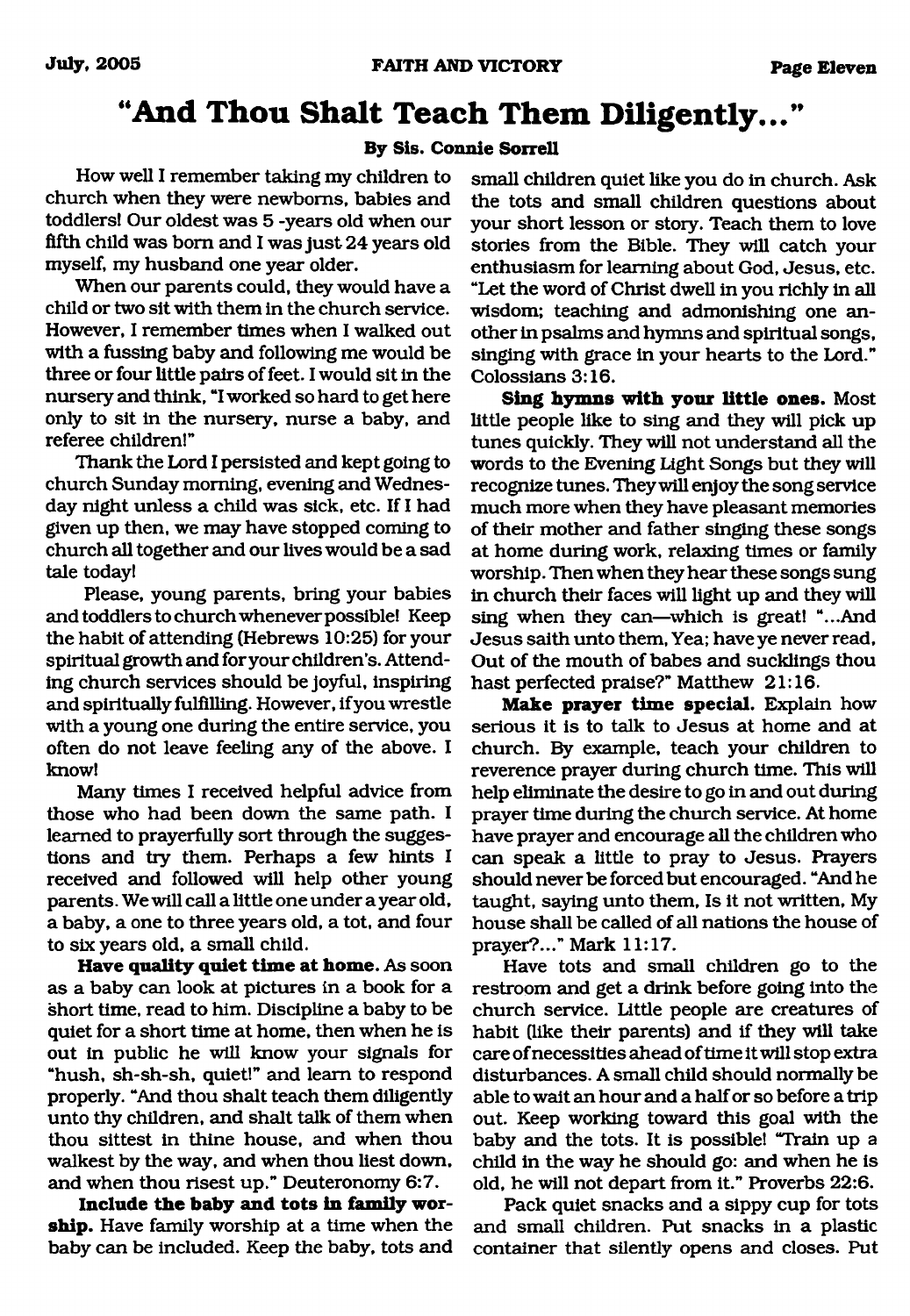water, etc. in a non-spillable sippy cup. Keep a napkin or moist cloth handy and allow little ones to neatly eat a little snack when the preacher gets behind the pulpit. Then your child has a smiling face for the preacher to see. "I was glad when they said unto me, Let us go into the house of the LORD." Psalm 122:1.

Two or three quiet items are permitted during church time. Babies learn early what their parents will and will not allow. If you give a baby many items to choose from during church service, they will make a mess in a short time. Do not pack many items but change the two or three items for every service so they are new ones. Encourage the older ones to listen and ask them questions after service. Reward them for knowing the answer from the message. Expect your children to listen. Children feel what you expect from them. "...Come ye, and let us go up to the mountain of the LORD, to the house of the God of Jacob; and he will teach us of his ways, and we will walk in his paths:..." Isaiah 2:3.

Punish quietly. Avoid talking (whispering) in church. Keep babies and tots within an arm's reach and train them with your hands and facial expressions. A quiet reminder—a gentle nudge, pinch or squeeze on the thigh is just as effective

as a slap that will be heard. Train a small child to know that continued misbehavior in church means remedial action at home. If a child is punished all the time at church, they will dread coming. Separate an unruly tot or small child (preferably closer to the parent) and keep them there. Continue to discipline the child to sit still and look ahead only. "...I will guide thee with mine eye." Psalm 32:8.

Train your children, do not let them train you. Try to never let the baby, tot or little child know when you are frustrated. They will sense that and act even worse. Pray continually and ask the Lord to guide you through the training. Each child is different. What may work for one may not for another. However, always remember attitudes are caught, not taught. If necessary, have prayer as a family before entering the church doors. Let the little ones know that church time is very special. You want them to have happy memories of attending church so that when they become older, they will want to go them selves. "Pray w ithout ceasing." I Thessalonians 5:17.

Young parents, do not be weary in well doing, for in due season you shall reap, if you faint not. (Galatians 6:9.)

# **SANCTIFICATION—A SECOND WORK OF GRACE**

<del>੶੶੶੶੶੶</del>੶੶੶੶੶੶੶੶੶

### By Wm. G. Schell Excerpt from *The Better Testament*

The doctrine of the second work of grace, notwithstanding the many objections raised against it by the multitude of its antagonists, contains beyond doubt more definite proofs of its orthodoxy than any other doctrine set forth in the Bible. As many of these proofs are to be found under other headings, it is not my intention to bring forth in this chapter more than is necessary to establish the proposition under which I am now writing.

I call attention first to the first epistle of Paul to the Thessalonians. In the first verse of the first chapter it will be seen that this epistle is addressed "unto the church of the Thessalonians, which is in God the Father and in the Lord Jesus Christ." The little phrases "in God the Father" and "in Christ," are repeatedly used in the New Testament to signify the state of justification, or regeneration. To show the true signification of these phrases, we might quote a few texts in which they are found. "He that salth he abideth in him ought himself also so to walk, even as he walked." I John 2:6. "Whosoever abideth in him sinneth not: whosoever sinneth hath not seen him, neither known him." I John 3:6. These texts are sufficient to show that to be in that state in which we are said to be "in Christ," is to be transformed inwardly and delivered from a state of wickedness to a state in which we can live a life that is wellpleasing in the sight of God. This could be true of none other than those who are actually bom of God. Therefore I conclude that the Thessalonians whom Paul addressed as "in God" and "in Christ" were regenerated men and women.

As we pass through the epistle, we find Paul urging them to press forward into the experience of sanctification. In the tenth verse of the third chapter he mentions his great anxiety to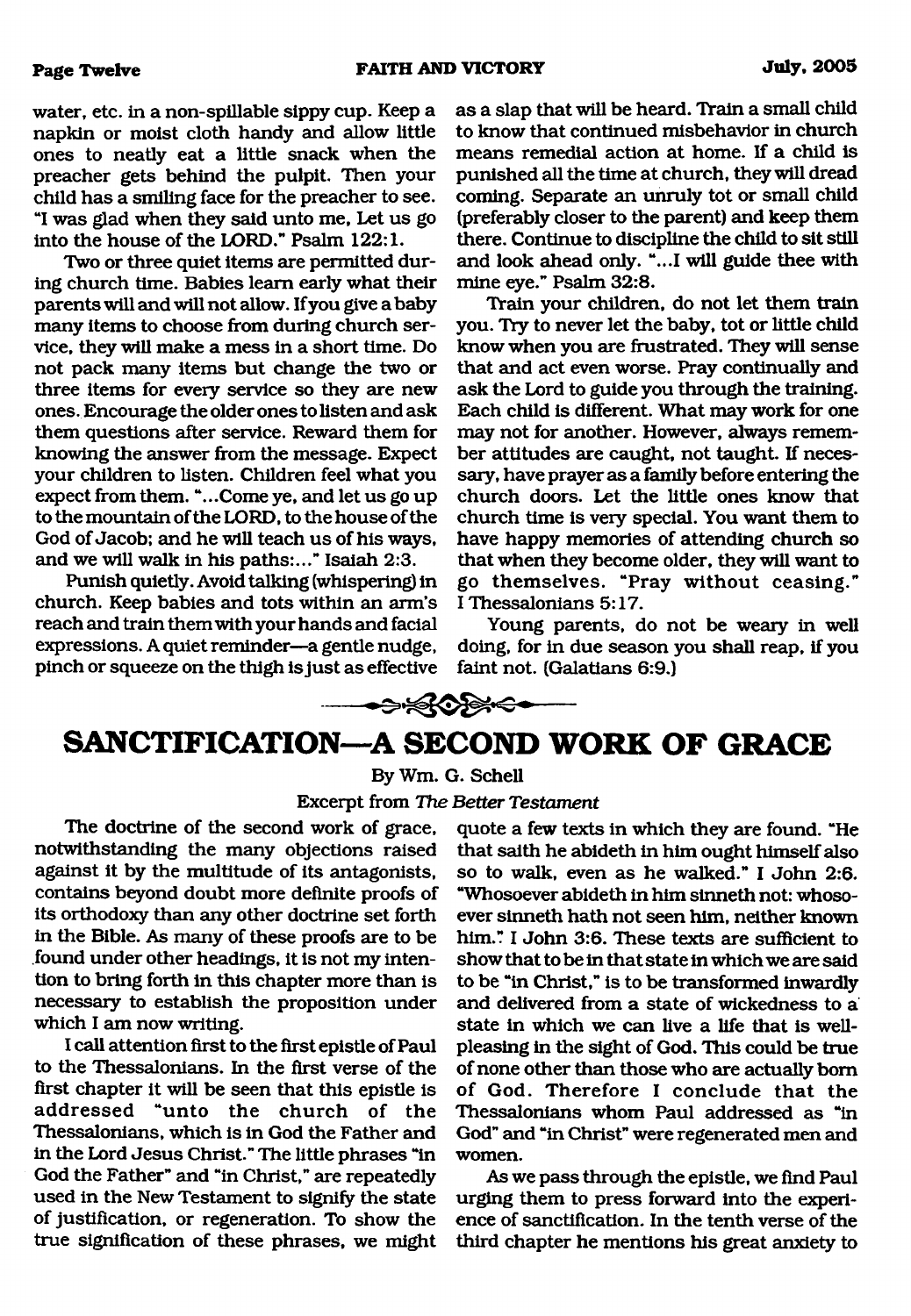see them face to face that he might perfect that which was lacking in their faith. This proves that the apostle understood that there was some further grace that needed to have been sought by them. In the fourth chapter and third verse he shows what that needed grace was, with the words "This is the will of God, even your sanctification." Again, in verse 7, "God hath not called us unto uncleanness, but unto holiness [sanctification]." Again, in chapter 5, verses 22- 24, he says, "Abstain from all appearance of evil. And the very God of peace sanctify you wholly; and I pray God your whole spirit and soul and body be preserved blameless unto the coming of our Lord Jesus Christ. Faithful is he that calleth you, who also will do it." These texts show very clearly that the grace needed by the Thessalonians was sanctification. The tenor of these texts shows that it was not some ceremonial work to be performed by ourselves, but a change to be wrought in us by the power of God. The words "Faithful is he that calleth you, who also will do it" confirm this idea. So the only conclusion to be drawn concerning the experience of the Thessalonian church, from this epistle, is that they had received the first work of grace, spiritual birth but had not yet received the second work of grace, sanctification. This is an unanswerable proof that sanctification is a second work of grace.

I will now introduce Ephesians 5:25-26. As the standard version is obscure on this text, I quote from other translations. "The husbands love your own wives, as also the Christ did love the assembly, and did give himself for it, that he might sanctify it, having cleansed it with the bathing of the water in the saying." *Young's Translation.*

"Husbands, love your wives, even as the Anointed One loved the congregation, and delivered himself up on her behalf; so that, having purified her in the bath of water, he might sanctify her by the word." *Emphatic Diaglott.*

These translations beautifully set forth the thought contained in the original Greek, and their language brings out another proof that sanctification is a second work of grace. They say that we are first purified in the bath of water, afterwards sanctified by the word. The "bath of water" signifies regeneration. It is so called to call our attention to the most prominent type of regeneration in the Old Testament, the washing of the priests in the laver before entering into the

holy place to accomplish the services of God.

This purifying "in the bath of water" is dominated "washing of regeneration" in Titus 3:5, which I quote, as it also conveys the idea of twofold salvation. It reads: "Not by works of righteousness which we have done, but according to his mercy he saved us, by the washing of regeneration, and renewing of the Holy Ghost." The "renewing of the Holy Ghost" mentioned here is identical with the sanctification by the Word, mentioned in the previous text; because we have seen in the previous chapter that sanctification and the baptism of the Holy Ghost are identical. Without any further comment the reader will be enabled to see in this text a proof that sanctification is obtained subsequent to regeneration.

The second work of grace is also set forth in the epistles to the Corinthians. In I Corinthians 3:1-3 Paul shows that the Corinthians were babes in Christ, yet stood in need of another work of grace. This second grace is sanctification. We are not to understand from this text that there were no sanctified people at Corinth; for a few of them were sanctified. (I Corinthians 1:2.) But like many local churches of today, there were many in this church who had not yet obtained the second work of grace. Therefore Paul wrote as he did.

In Hebrews 12:23 Paul says the church has come "to the spirits of just men made perfect." This is another proof of the second work of grace. If we first become just men and afterwards are made perfect, then we must receive two works of grace. And since we are made perfect in sanctification (Hebrews 10:14), the two works of grace are properly styled justification and sanctification.

I now introduce one more proof in conclusion. "Therefore being justified by faith, we have peace with God through our Lord Jesus Christ; By whom also we have access by faith into this grace wherein we stand, and rejoice in hope of the glory of God." Romans 5:1-2. Here Paul shows that the two works of grace are to be obtained consecutively. First, we are justified by faith through our Lord Jesus Christ; then "also" (in *addition to),* we have access by faith into this grace wherein we stand, sanctification. I deem it unnecessary to follow these proofs any further in this chapter, although I might protract it into a lengthy treatise.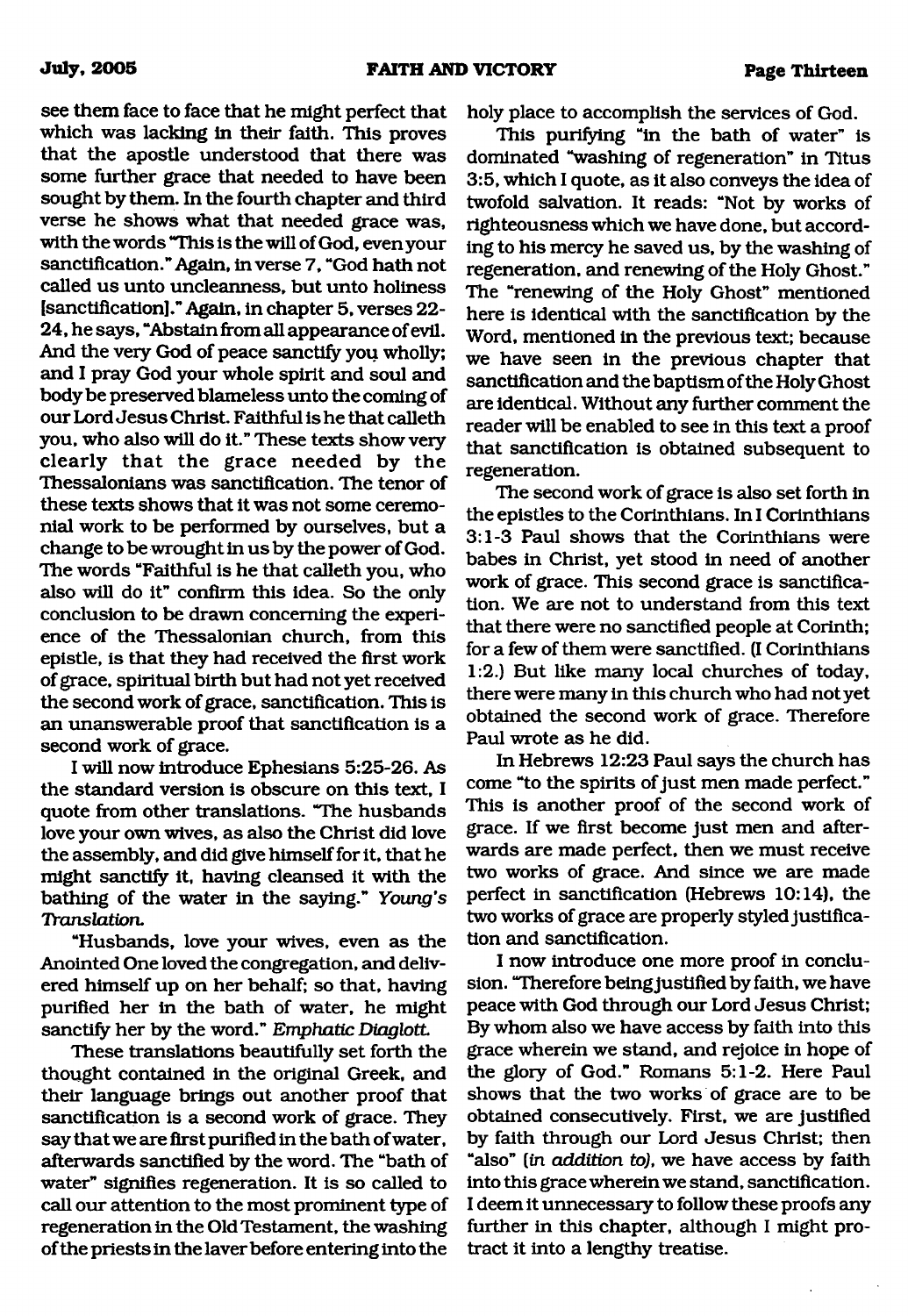# <span id="page-13-0"></span>**DECEIVED—HOW TO GET DELIVERED**

By E. E. Byrum

#### Excerpt from *What Shall I Do To Be Saved?*

A deceived person is one who believes he is right when he is not right, or believes he is doing the right thing when such is not the case.

A person may be deceived by some other person by having confidence in their words when they do not tell the truth. The devil deceives people in many ways, and in accordance with I Corinthians 3:18 we would conclude that a man can deceive himself. The apostle says, "Let no man deceive himself."

Previous to speaking these words in addressing the children of God at that place he said: "If any man defile the temple of God, him shall God destroy; for the temple of God is holy, which temple ye are." Then he continues by saying, "Let no man deceive himself. If any man among you seemeth to be wise in this world, let him become a fool, that he may be wise. For the wisdom of this world is foolishness with God. For it is written, He taketh the wise in their own craftiness."

To conclude that you can go contrary to the Word of God, knowing its teachings, is only to deceive yourself. It is true the devil aids people in coming to such conclusions, although many charge him with things for which they themselves are responsible. To believe the devil and his suggestions in preference to believing God and His Word opens the way for deceptions that bring destruction to the soul and much suffering in mind and body in this life.

It was while Adam and Eve were in the garden of Eden enjoying the blessings of the Lord that God said to them: "Of every tree of the garden thou mayest freely eat: but of the tree of the knowledge of good and evil, thou shalt not eat of it: for in the day that thou eatest thereof thou shalt surely die."

The serpent afterward came to Eve with his suggestions and said to her: "Ye shall not surely die." Eve turned from the commandment of the Lord and followed the suggestions of the evil one and "took of the fruit thereof, and did eat, and gave also unto her husband with her; and he did eat." They were thus deceived by the evil one because they believed him instead of continuing to believe and obey God. The result of this disobedience was that they were driven from the garden of Eden and the curse of sin passed upon all men.

Saul of Tarsus, when he was persecuting the saints and delivering them to prison and consenting to their death, was deceived of the enemy insomuch that he believed that he was doing the will of God. While he had kept up his profession and in a formal way obeyed the outward rites and ceremonies of the law, yet he had not fully followed the teaching of the law concerning Jesus Christ, and thus by not fully obeying the Word of God in believing on Jesus Christ, of whom the prophets had spoken, he became deceived. However, when Jesus revealed Himself unto Saul he humbled himself and yielded all to the will of God and was delivered from his deceptions, and his wicked heart changed to that of a true follower of the Lord and Savior Jesus Christ.

Listening to the suggestions of the devil and pursuing the course which be would have one follow leads into many ways of deception. There are many who have never had an experience of salvation who are deceived of the devil by believing the Lord will be merciful unto them in the day of judgment even if they do not serve Him here in this life. Such people are deceived and will find in that day that God is true to His Word and will let them suffer the penalty of the wicked.

There are others who believe if they do not kill anyone, do not steal, do not bear false witness, and such like; but live a good moral life that such an experience will take them through safely. These, in like manner, will find in the day of judgment that they have been deceived. There are others who make a profession of salvation but have not met the conditions of the Word of God; have never repented of their sins, nor made things right wherein they have wronged others; never made any effort to restore the pledge or give back that which they have robbed and are thus prevented from obtaining an experience of salvation. These will also find themselves on the deceived list, and in that great day will hear the words: "Depart from me, I never knew you."

In order to obtain salvation or to keep an experience after it has been obtained, the Word of God must be obeyed. James 1:22-27 says, "Be ye doers of the word, and not hearers only.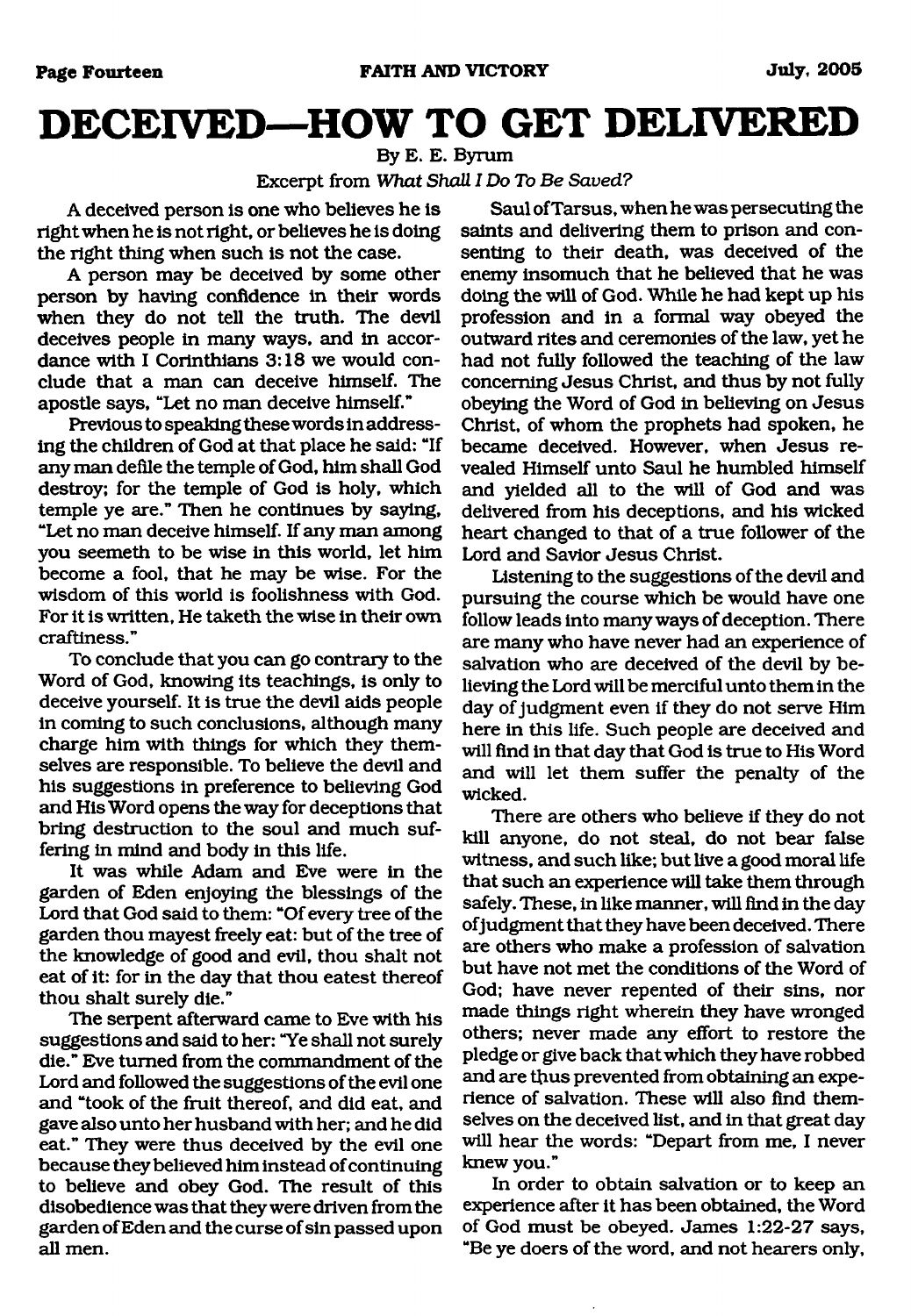deceiving your own selves. For if any be a hearer of the word, and not a doer, he is like unto a man beholding his natural face in a glass: For he beholdeth himself, and goeth his way, and straightway forgetteth what manner of man he was. But whoso looketh into the perfect law of liberty, and continueth therein, he being not a forgetful hearer, but a doer of the work, this man shall be blessed in his deed. If any man among you seem to be religious, and bridleth not his tongue, but deceiveth his own heart, this man's religion is vain. Pure religion and undefiled before God and the Father is this. To visit the fatherless and widows in their affliction, and to keep himself unspotted from the world."

There must be a decision to obey the Word of God and to live as the Lord has directed therein. There must be a separation from the world. The one who will not make the decision to do this will not obtain an experience of salvation; to fail to keep this decision means a failure to keep an experience of salvation.

Another way in which many get deceived is when they have known what the Word of God teaches and they begin seeking a different answer from what the Lord has given through His Word and by His Spirit, or seeking a revelation contrary to the Word. This gives the devil a chance to come as an angel of light and deceive them, as he did Adam and Eve. God will, in some way, show the people their deceived condition.

The reason so many fall by the wayside or continue in deceptions is because, when warned by the Spirit of God of their danger, they refuse to heed the warnings given. Sometimes the Lord makes clear and sends a plain warning directly by His Spirit, in a kind, gentle manner pointing out the evils of the way pursued, or in some way bringing to the mind the matter in such a way as to show forth the deception in a clear light. Or His Spirit may direct to the Word of God in order to show these things.

If these will not answer, sometimes He speaks in stronger terms, in thundering tones by way of sending His judgments. Many times He sends His warnings through His ministers or through some child of God. In His great love for mankind He will use many means and much longsuffering but He will not always forbear. If people will not heed and He shows forth His power in mighty judgments, cutting them off from the face of the earth, there will be no use to charge God with injustice because it is only a fulfillment of His Word, and He has promised to be true to the same.

Those who have known the ways of the Lord and what He has spoken and have become deceived through departing from His ways can only get deliverance by coming back to the line of His Word and seeking help from Him. If any have gone so far as to sin, repentance is required and obtaining an experience of salvation. To continue in the various deceptions of the enemy after having known the way, permitting the warnings of God to pass by unheeded, refusing to believe and obey God throws open a door for strong delusions. "...Because they received not the love of the truth, that they might be saved. And for this cause God shall send them strong delusion, that they should believe a lie: that they all might be damned who believed not the truth, but had pleasure in unrighteousness." II Thessalonians 2:10-12.

People in a deceived state must realize their condition or in some way see their standing in the sight of God to obtain deliverance. Generally

| Bible<br>.e.ssons<br>WWW<br>holding as in a glass the glory of the Lord,<br>are CHANGED " II Cor. 3:18<br>Subscription Order<br>Bible Lessons quarterly to:<br>Name                                                                                                                                        |  |
|------------------------------------------------------------------------------------------------------------------------------------------------------------------------------------------------------------------------------------------------------------------------------------------------------------|--|
| Address_<br>City________________State_____Zip______<br>Subscription rate: \$1.50 per copy per<br>quarter; or \$5.00 per copy for one year<br>(issued quarterly).<br>Please find enclosed payment in the<br>amount of \$<br>Mail to:<br>FAITH PUBLISHING HOUSE<br>P.O. BOX 518<br>GUTHRIE, OK 73044<br>7705 |  |